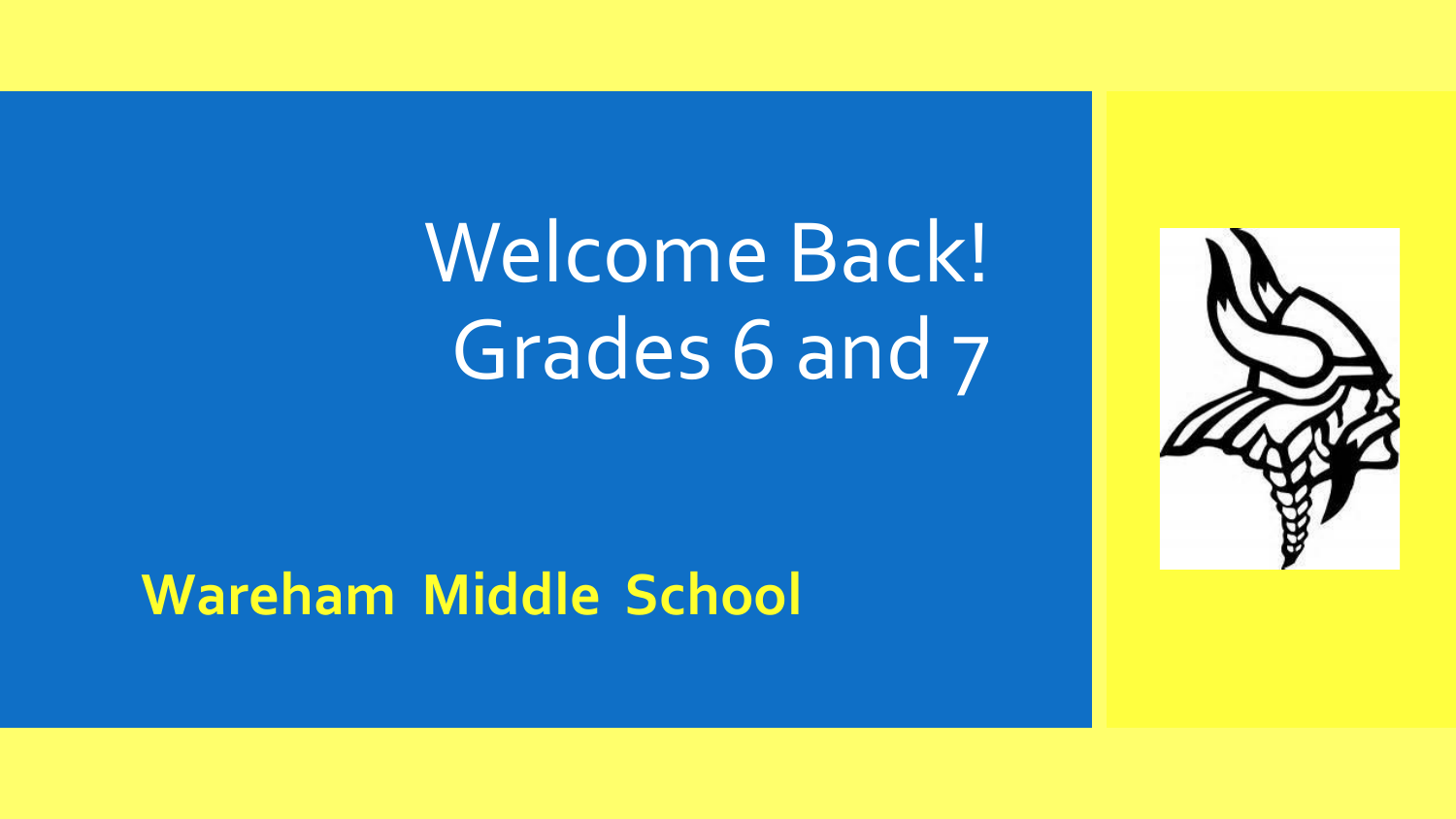Meeting Norms



### Please:

- Save questions until the end of this PowerPoint
- Ask general questions that may help the good of the order
- Call or email me if you have personal, confidential questions
- Remember that this audience could include children
- Value all families' personal opinions whether you agree or not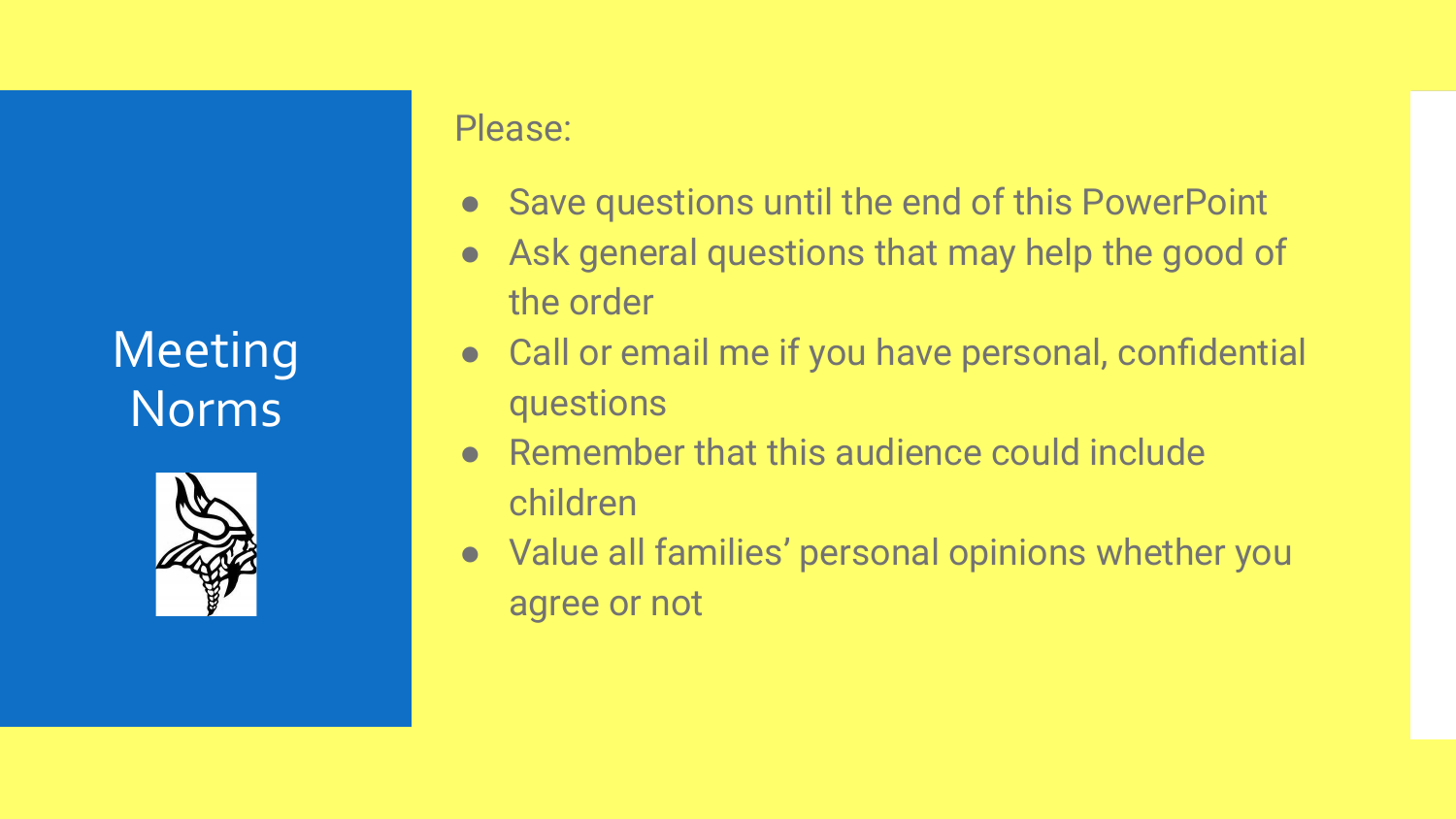Grade 6 & 7 **Staff** 



### **Administration**

- **Mrs. Cote, Principal**
- **Mrs. Ponte, Assistant Principal**
- Mr. LeFavor, Assistant **Principal**

### **Department Chairs**

- Mrs. Breese, English Language Arts
- **Mrs. Ericson, Unified Arts**
- Ms. Frain, Special **Education**
- Ms. Taber, Science & Social Studies

### **Counselors**

- Mrs. Gorman, Guidance Counselor
- Mrs. Hokanson, Guidance Counselor
- Mrs. Branch, School Psychologist
- Mrs. Jaspon, Social Worker
- Ms. Richardson, Social Worker
- Mrs. Hunter, Team Chair/School Psychologist

### **School Resource Officer**

● Officer Baptiste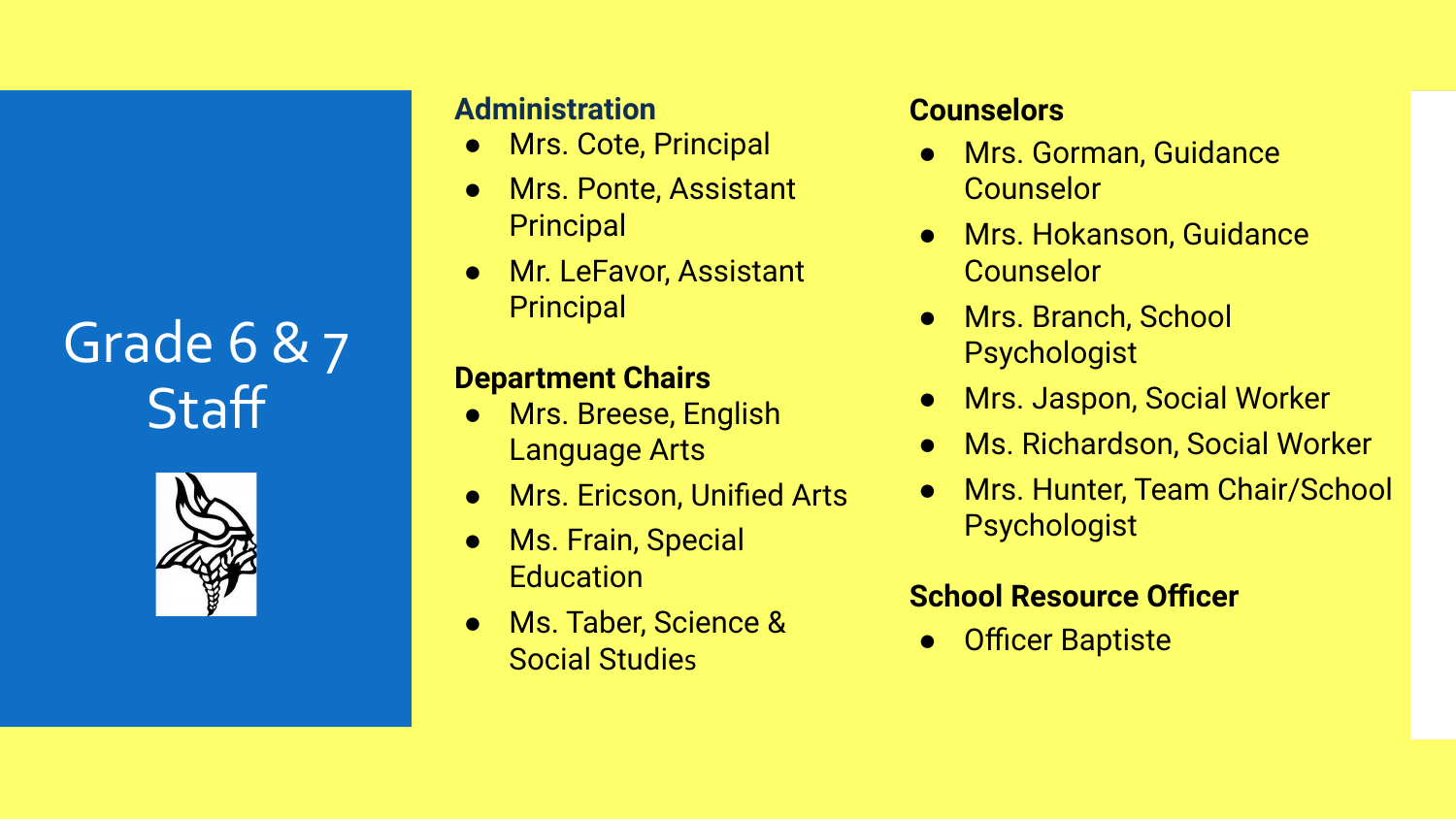### Grade 6



| <b>Blue Team</b> | <b>Subject</b>                | <b>Yellow Team</b>        |  |
|------------------|-------------------------------|---------------------------|--|
| Ms. Brogioli     | ELA                           | Ms. Breese & Ms. Oliveira |  |
| Ms. Gelzinis     | Math                          | Ms. Andrews               |  |
| Ms. Scott        | Science                       | Ms. Bungert               |  |
| Ms. Smith        | Social Studies   Mr. Bennette |                           |  |

### **Special Education Teachers**

Mrs. Braley and Mrs. Hathaway - TLC

Ms. Lyons and Ms.Summers - Inclusion

Ms. Heard/Ms. Cannon - Learning Center

Mrs. Greene - ASD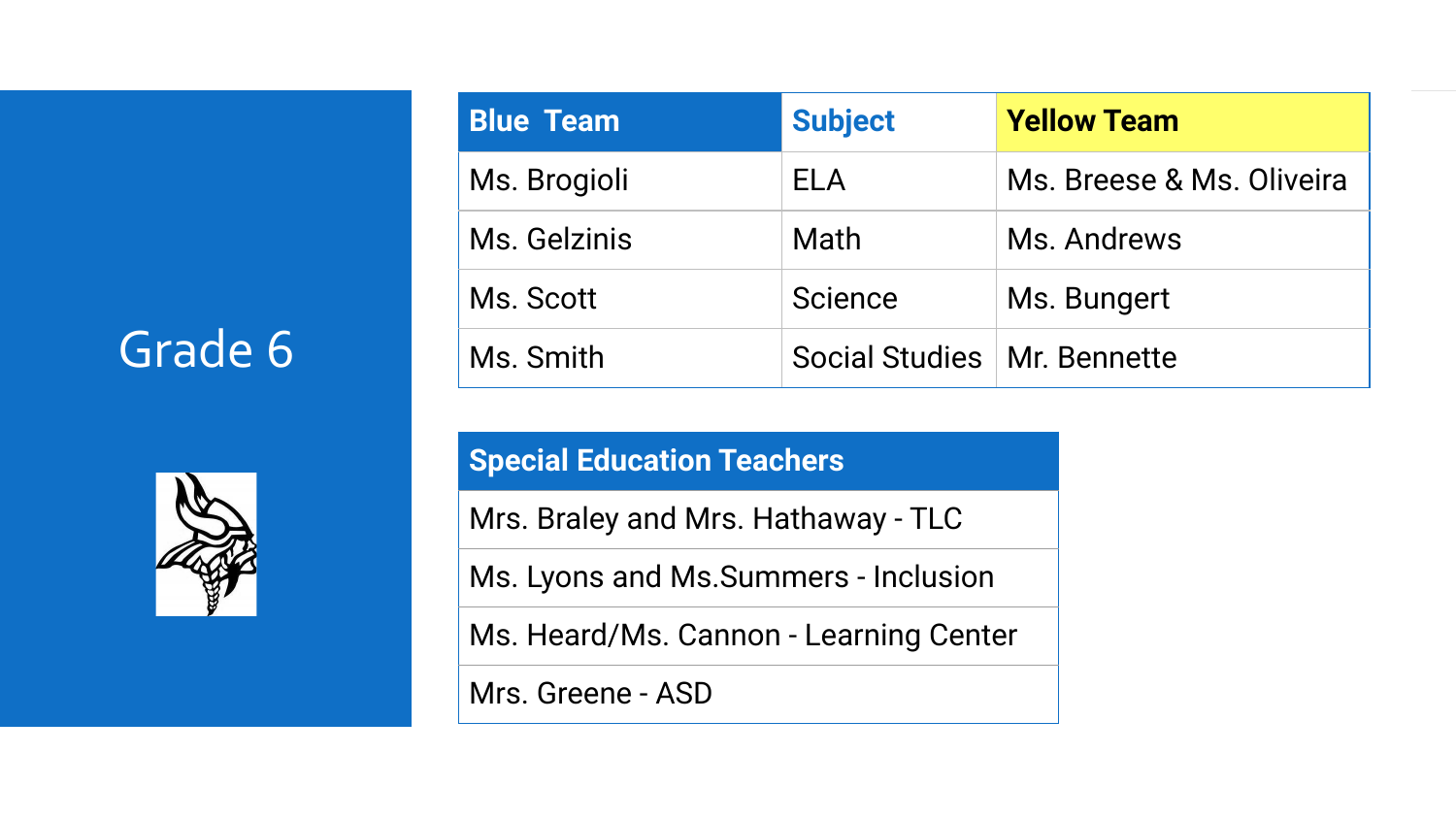### Grade 7



| <b>Blue Team</b> | <b>Subject</b>                | <b>Yellow Team</b> |  |
|------------------|-------------------------------|--------------------|--|
| Ms. Dever        | ELA                           | Ms. Brangwynne     |  |
| Mr. Rezendes     | Math                          | Ms. Crimaldi       |  |
| Ms. Wagner       | Science                       | Mr. Egger          |  |
| Ms. Schnorbus    | Social Studies   Ms. Thatcher |                    |  |

### **Special Education Teachers**

Mrs. Braley and Mrs. Hathaway - TLC

Mr. Boardman and Ms.Shaw - Inclusion

Ms. Heard/Ms. Cannon - Learning Center

Mrs. Greene - ASD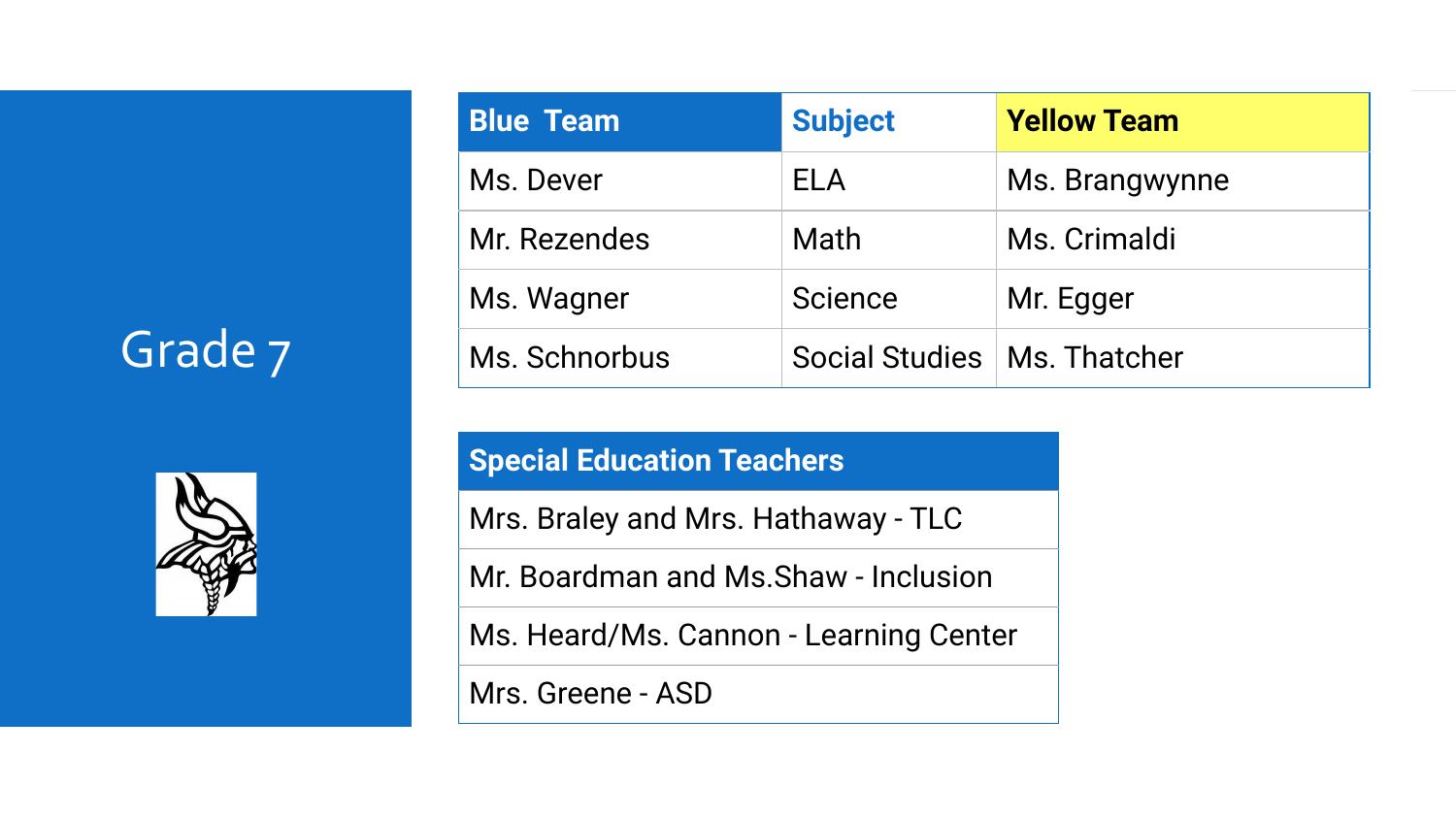## Unified Arts Classes



### **Grade 6**

- Band/Music
	- Ms. Francese
- Art - Ms. Ericson
- Physical Education - Ms. Stahmer
- STEAM - Ms. Taber

### **Grade 7**

- Band - Ms. Francese
- Art - Ms. Gedraitis
- Physical Education
	- Mr. Brogioli
- Health
	- Ms. Sullivan
- STEAM
	- Ms. Hanson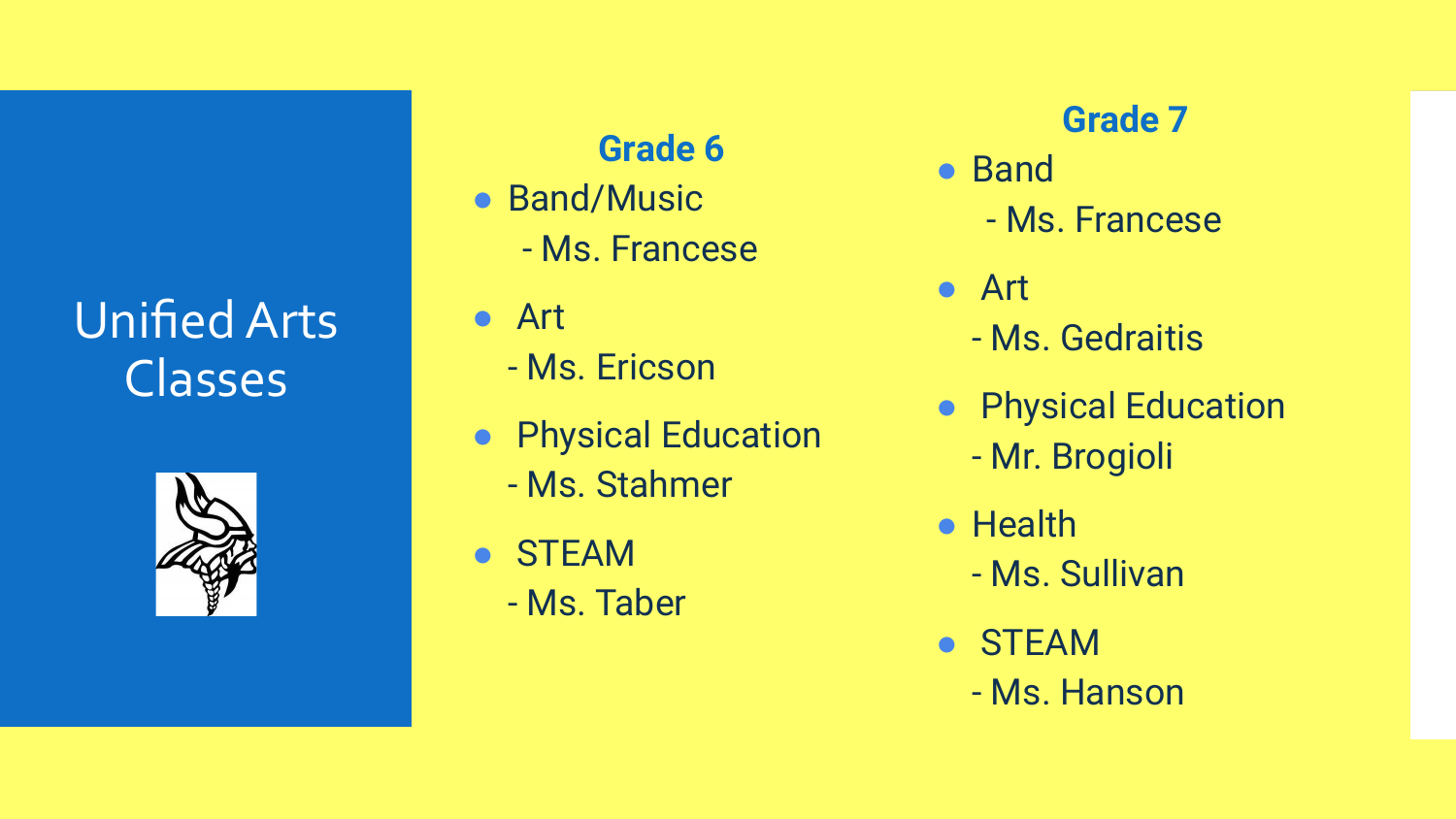

# Priority **Safety First**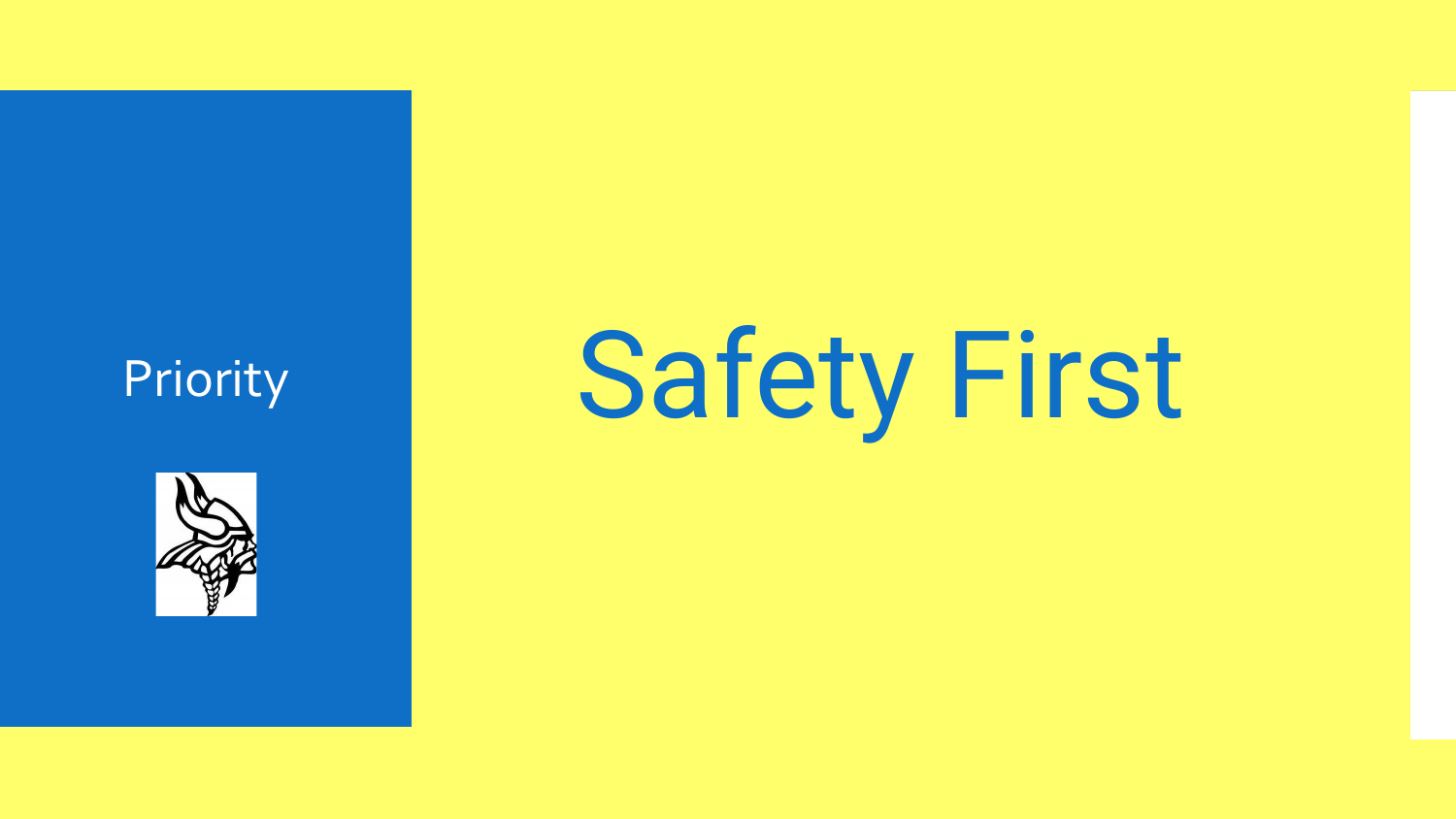### Masks



Per order of the Commissioner of the Department of Elementary and Secondary Education, all students must wear a mask while in school.



**Wareham Public Schools**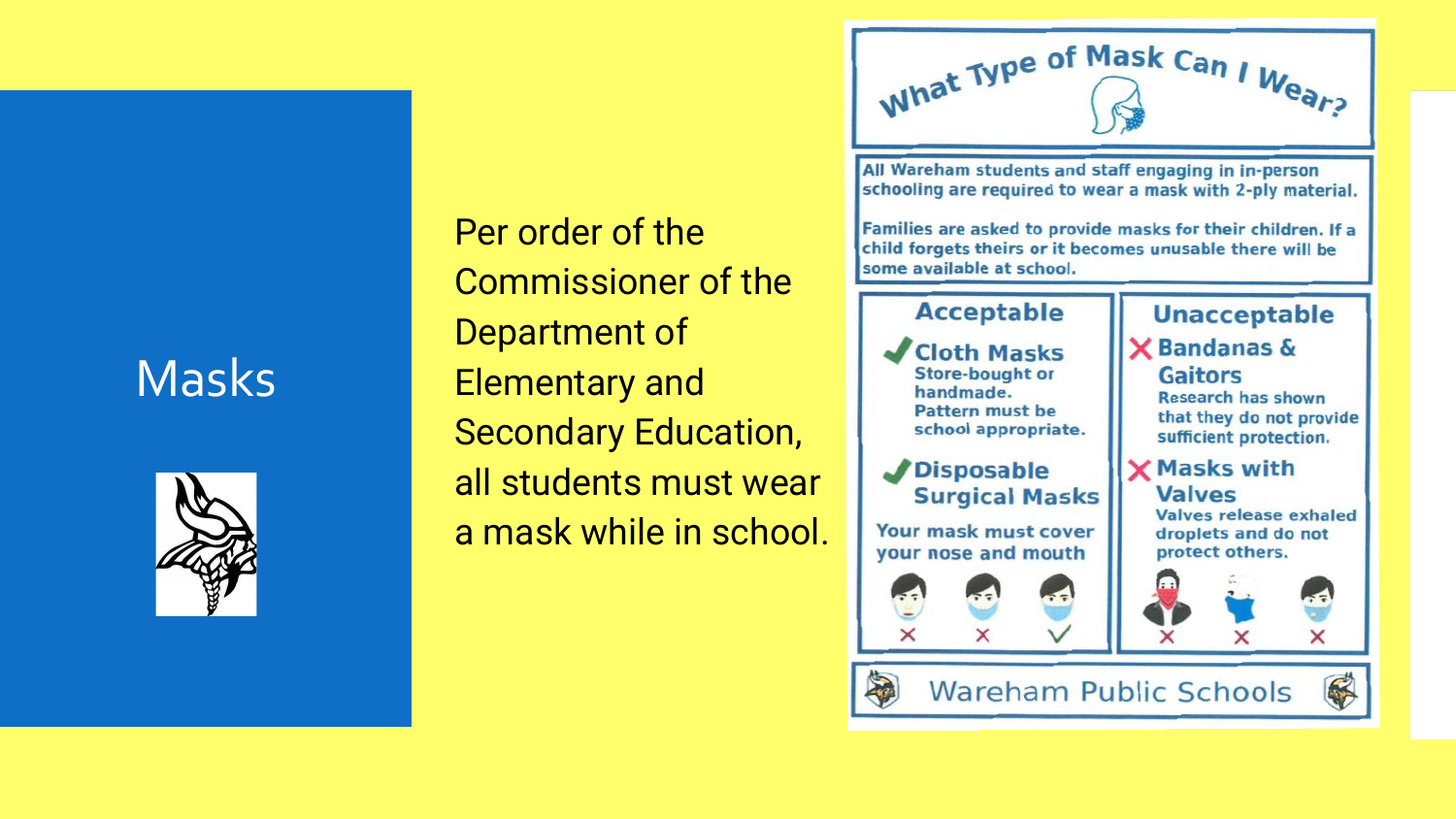## **Safety**



- Daily and deep cleaning protocols are in place
- Staff have personal protective equipment as needed
- Everyone has their own comfort levels
	- Please let me know what you need to support you in feeling safe
- **Bathroom protocols in place/Bathroom monitors**
- No visitors to the building
- IEP meetings and parent conferences will be remote unless in-person is requested
- Hand sanitizers available at entryways
- Every classroom has a sink with soap and paper towels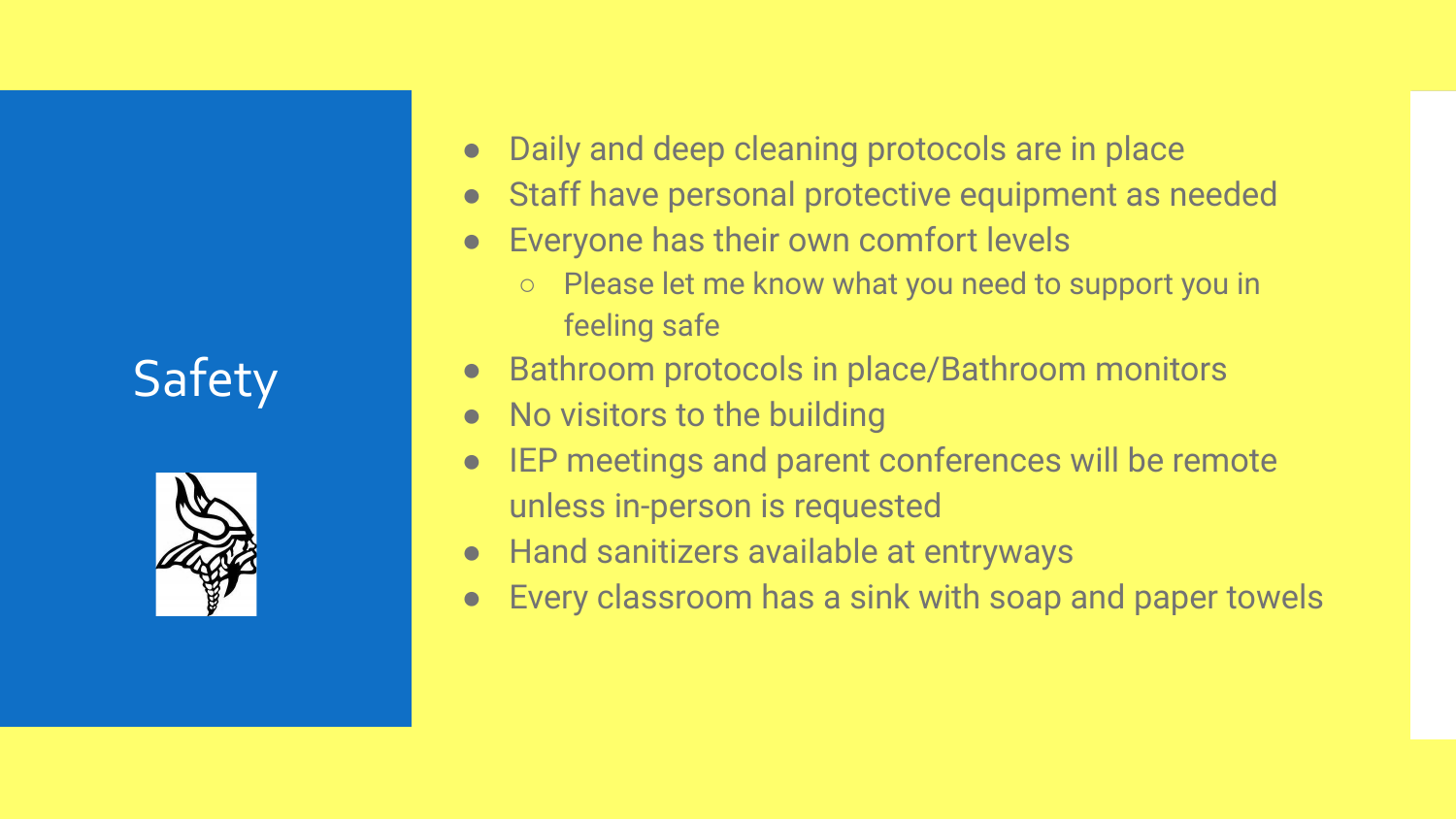## **Safety**



- Currently, all students and staff must wear a mask
- Nurses work directly with the Wareham Board of **Health**
- Nurses can be contacted if you have any questions
- All students are assigned the same seat each day in each class and in the cafeteria.
- Electrostatic sprayers, air purifiers and HEPA vacs are used regularly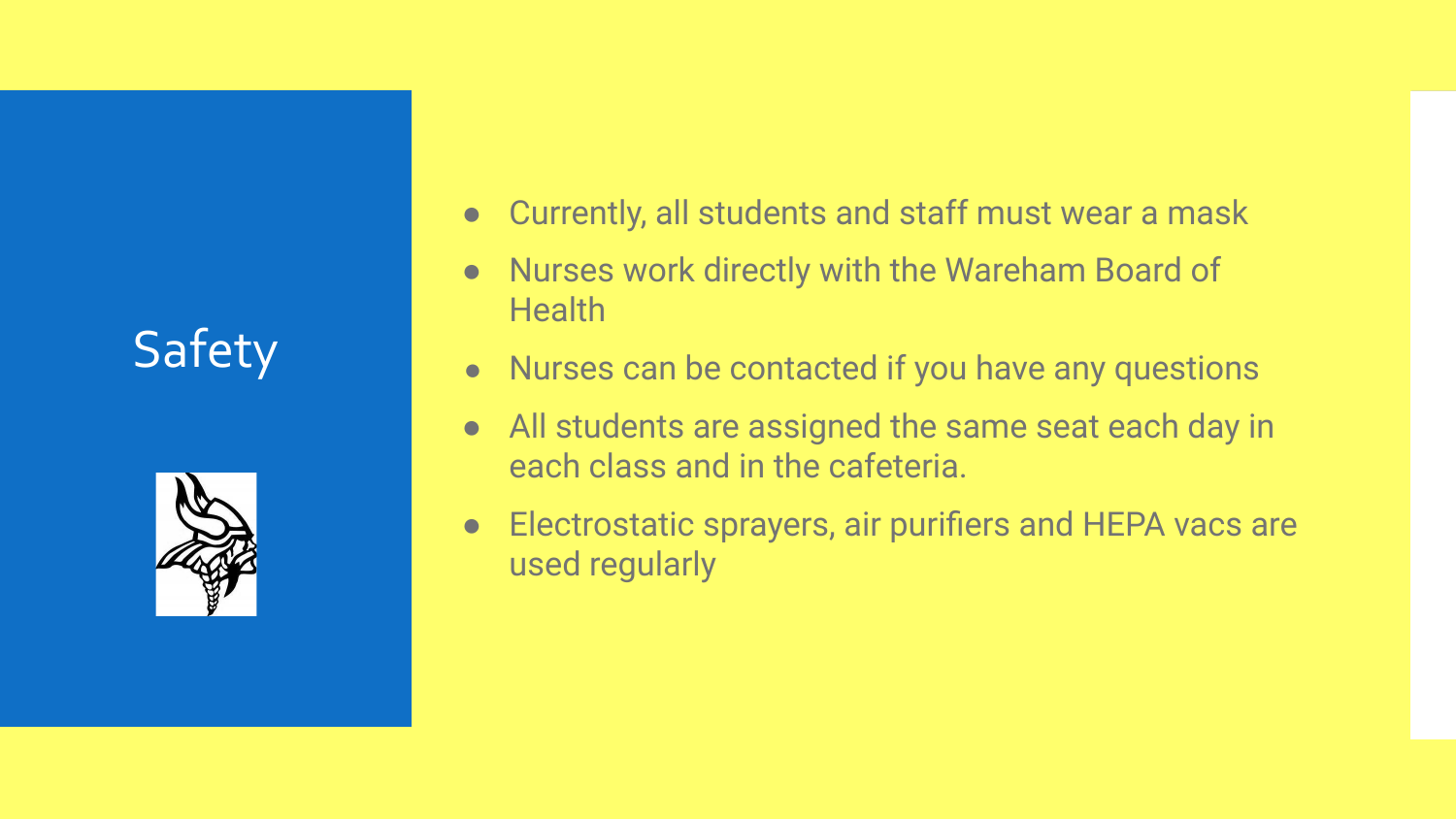## We are VIKING STRONG!

Wareham Middle School is a safe community of active learners. We come to school to become the best we can be. This is accomplished by being **respectful** to staff and our fellow classmates. We strive to be **responsible**, hard-working students. We are **thoughtful** in our actions and our interactions with others.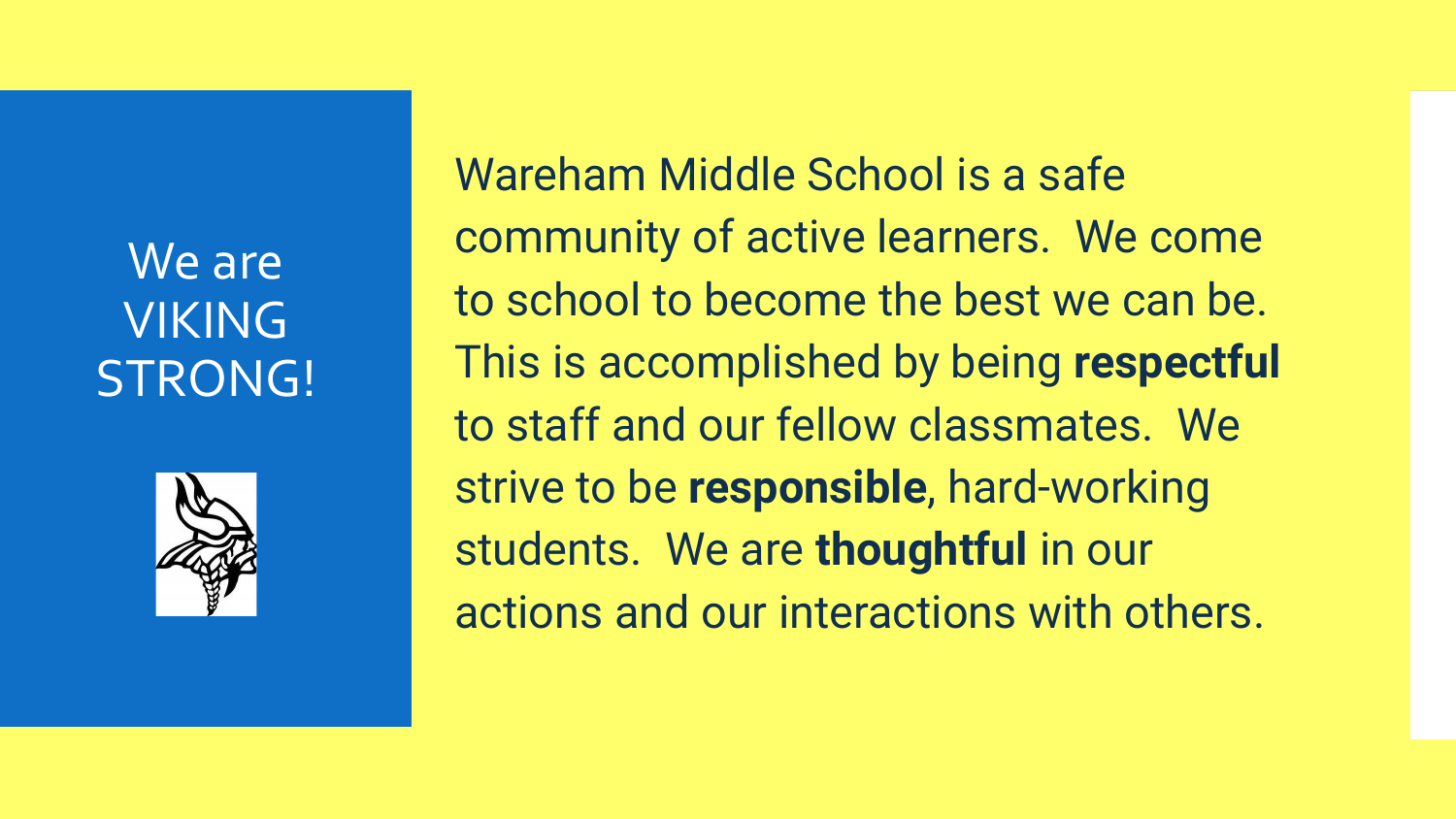## We are VIKING STRONG!



When we are not VIKING STRONG, there are consequences that include:

- **Lunch Detention**
- After School Detention not at this time
- Friday School Detention not at this time
- Alternative Learning Session (ALS)
- In-School Suspension (ISS)
- Out-of-School Suspension (OSS)
- Suspension from Extra-Curricular Activities and/or Field Trips Students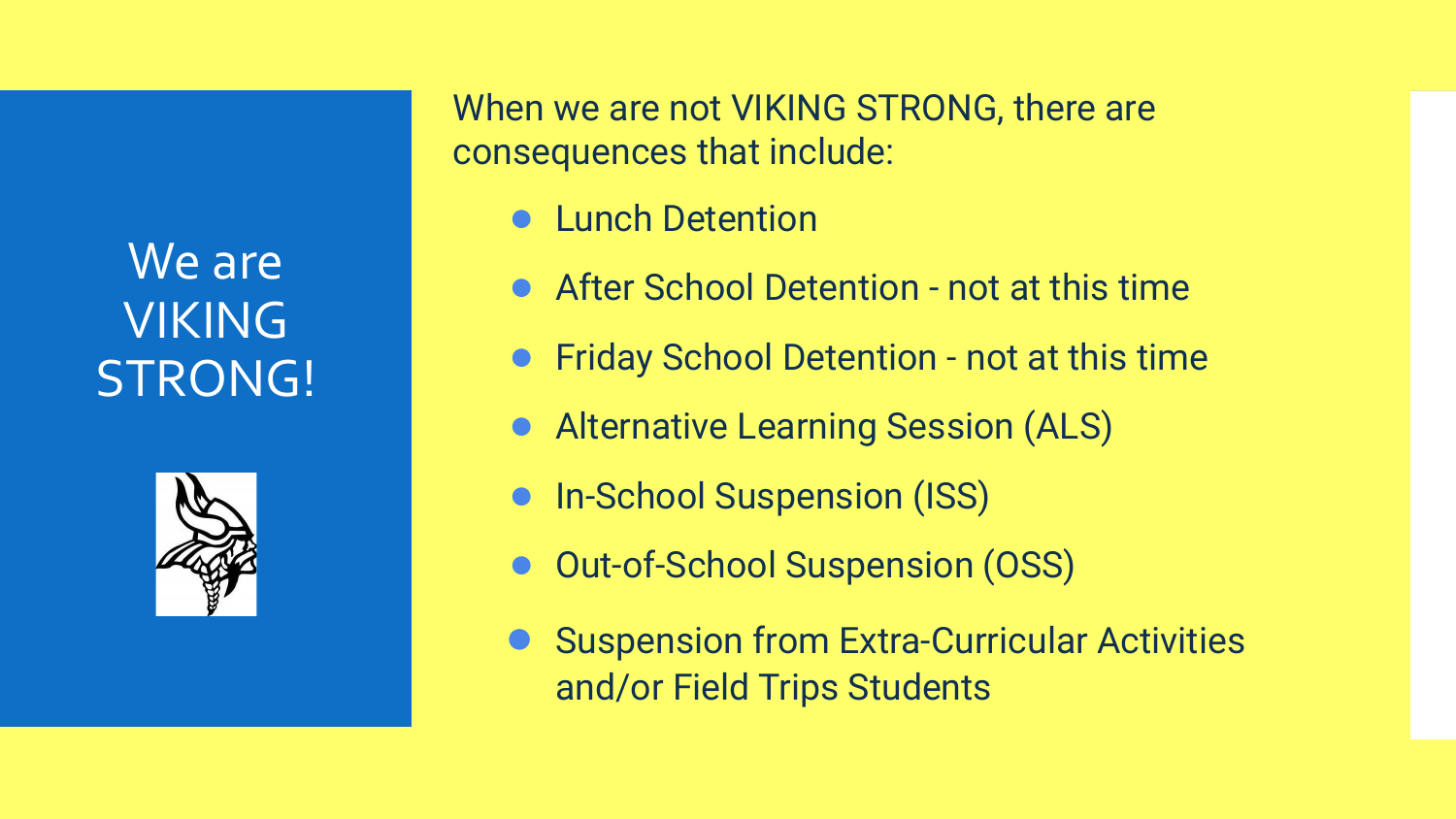## School Hours



- School begins at 7:30 A.M.
- Breakfast is available to all students during homeroom
- The warning bell rings at 7:40 A.M.
- 1st period begins at 7:50 A.M.
- Student dismissal is at 2:02 PM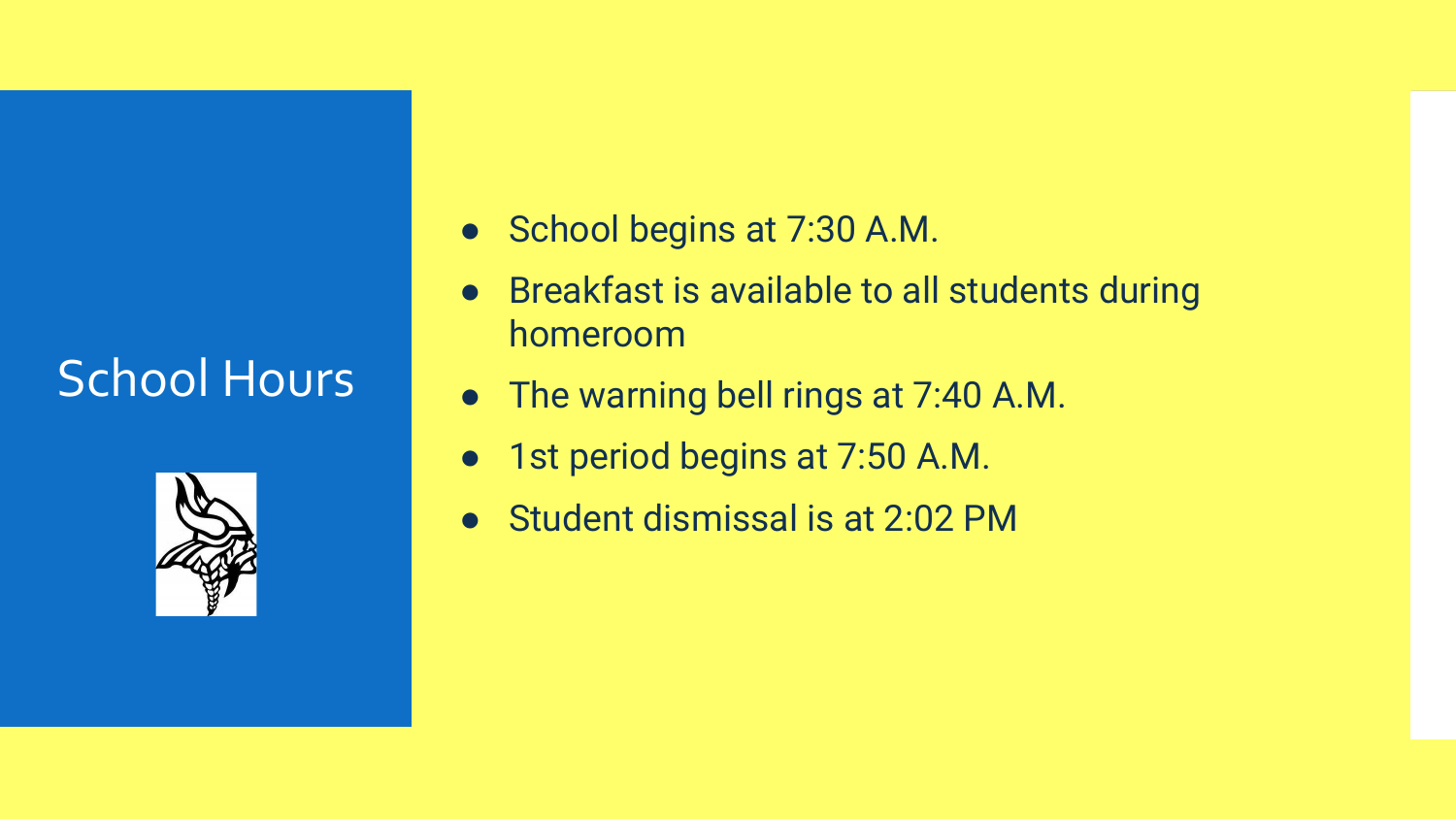## Attendance



## **Every Day Counts**

- Attendance is an essential component of academic success and provides a sense of normalcy and routine that students need.
- Students can be chronically absent even if they only miss a day or two every few weeks.
- Attendance is an important life skill that will help your child graduate from college and keep a job.
- Please contact the school nurse if your child shows symptoms of covid 19 or you have other health concerns.

source: Attendance Works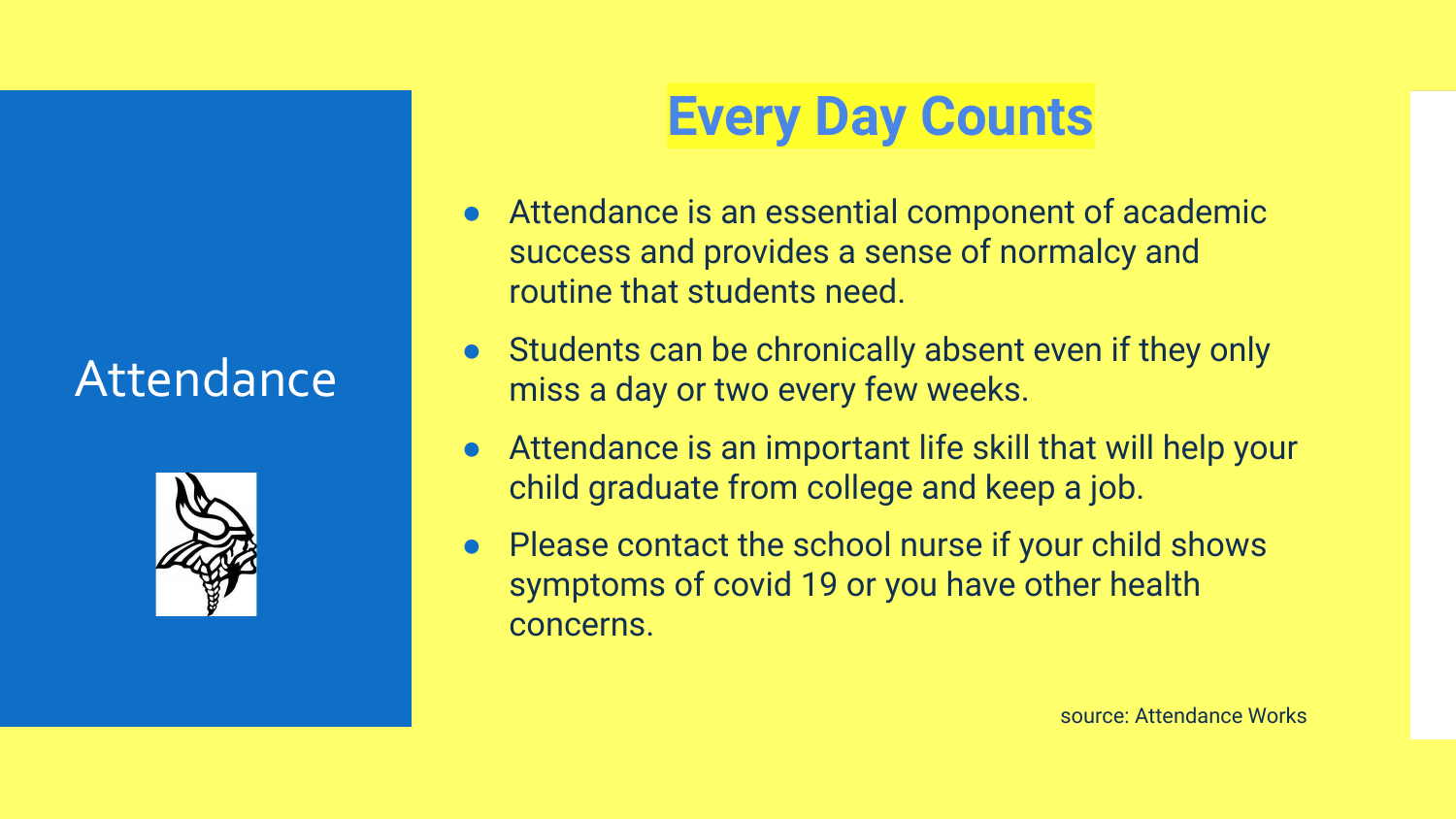Tardy to **School** 



**Excessive tardies** will result in the following actions: (Tardy to school is after 7:40 A.M.)

- Students with 3 tardies in one term will be given a warning.
- Students with 4 tardies in one term will be assigned an office or lunch detention.
- Students with 5 or more tardies in one term will serve a Friday detention or other consequences.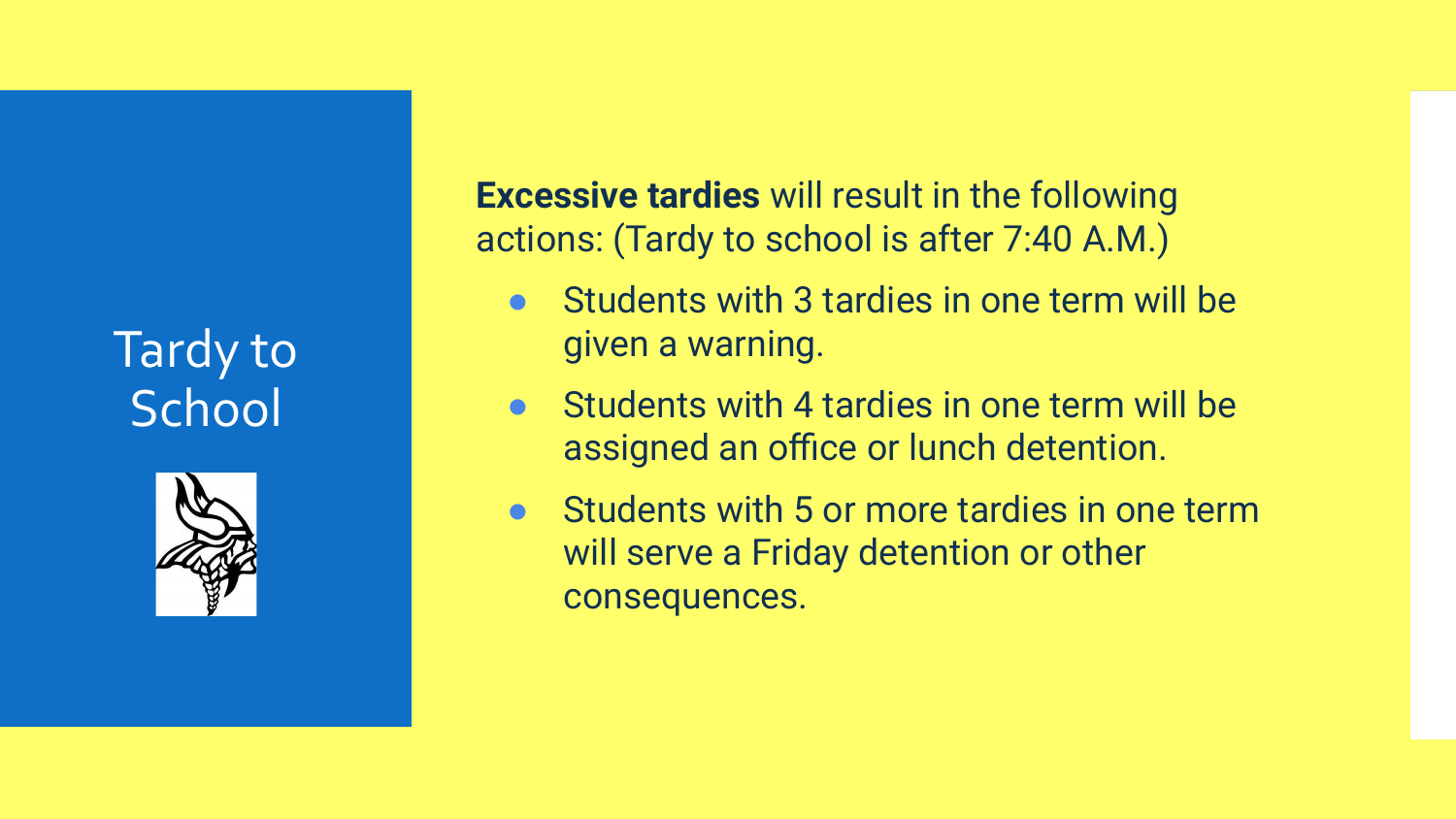Arrival and Dismissal



- $\bullet$  7:30 A.M. to 7:40 A.M., drop-off at the auditorium/gymnasium entrance (door #9). Near the Town Hall parking lot.
- To drop-off, enter near the Town Hall and exit via the driveway near the Multi Service Center.
- Large buses will unload at the front entrance.
- Special education buses will unload near the student drop-off area door #9.
- After 7:40 A.M., students will be considered tardy and must use the main entrance.
- Make all transportation arrangements in advance.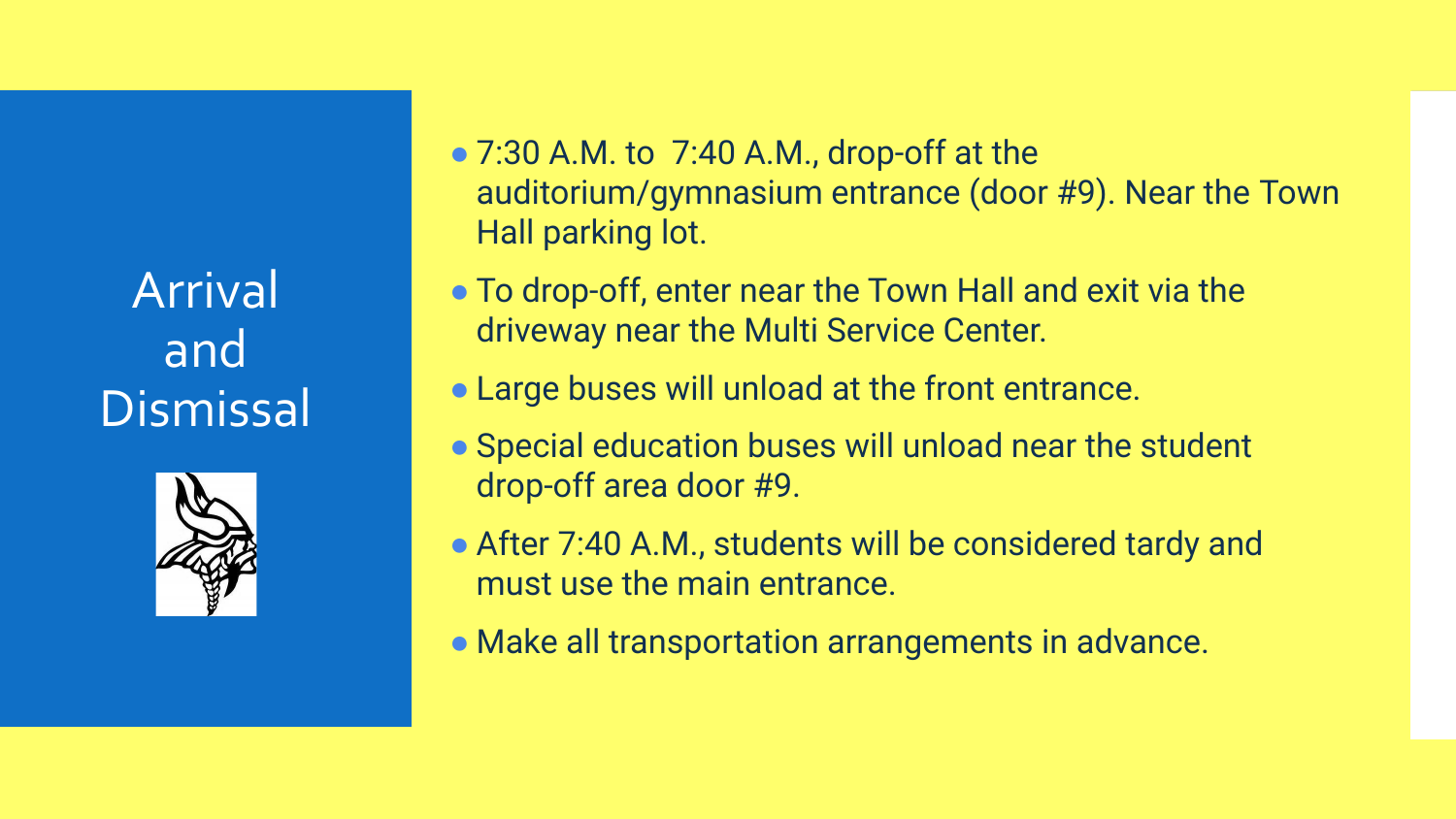Typical School Day



| $7:30 - 7:40$       | Arrival - Lockers - Breakfast     |
|---------------------|-----------------------------------|
| $7:40 - 7:50$       | Homeroom                          |
| $7:50 - 8:47$       | Period 1 (Science)                |
| $8:47 - 9:44$       | Period 2 (Math)                   |
| <b>Locker Break</b> |                                   |
| $9:44 - 11:06$      | Period 3 (ELA)                    |
|                     | 11:06 - 11:31    Lunch - grade 6  |
| $11:45 - 12:10$     | Lunch - grade 7                   |
| $11:06 - 12:10$     | Period 4 (Art, Health, STEAM, PE) |
| <b>Locker Break</b> |                                   |
| 12:10-1:05          | <b>Period 5 (Social Studies)</b>  |
| $1:05 - 2:02$       | Period 6 (Viking Block)           |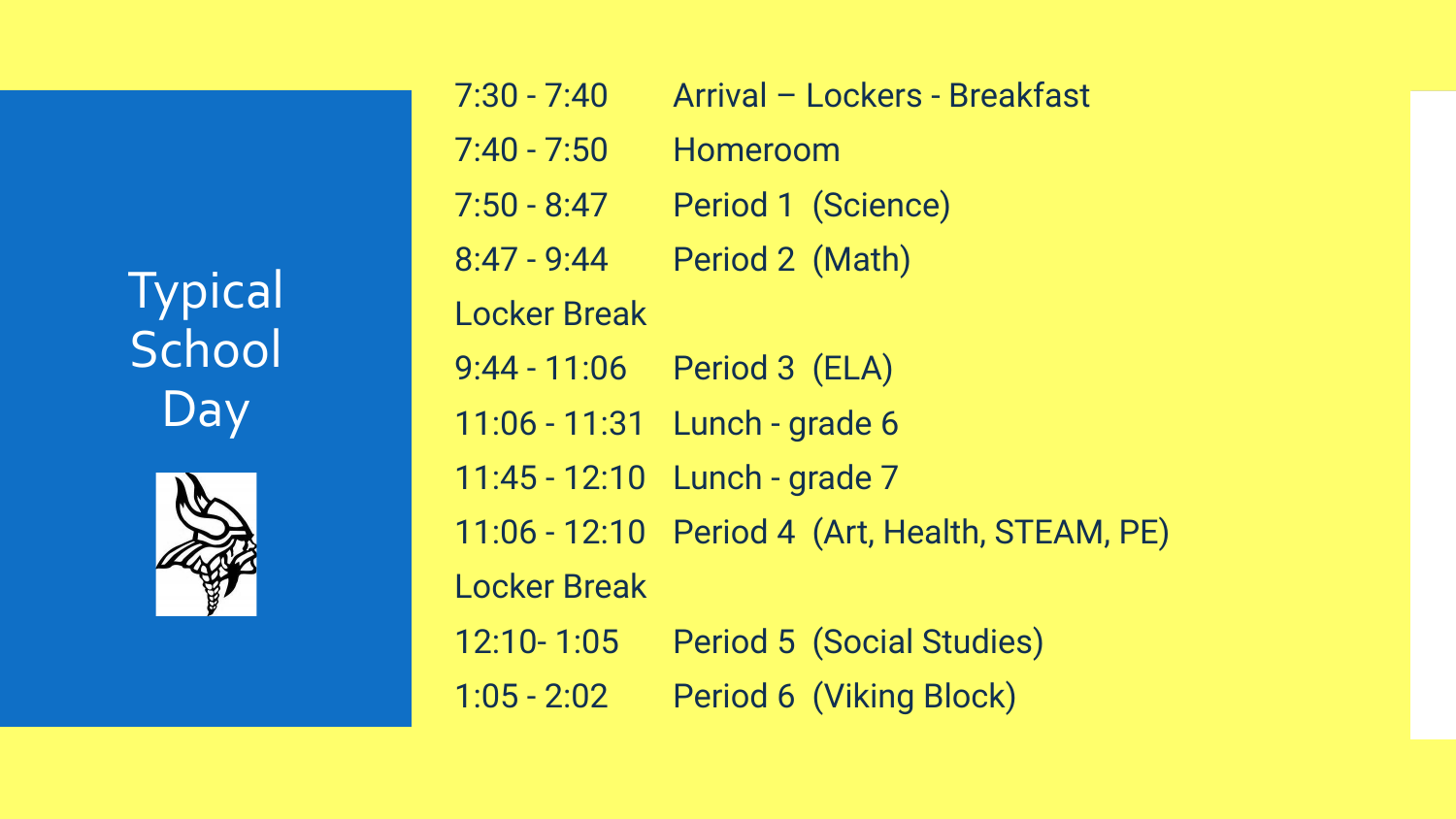## **Grading** System



| Average   | Grade        | Average   | <b>Grade</b> |
|-----------|--------------|-----------|--------------|
|           |              |           |              |
| 97-100    | $A+$         | $77 - 79$ | $C+$         |
| 93-96     | $\mathsf{A}$ | $73 - 76$ | $\mathsf{C}$ |
| 90-92     | $A -$        | $70 - 72$ | $C-$         |
| 87-89     | $B+$         | 65-69     | D            |
| 83-86     | B            | $0 - 64$  | F            |
| $80 - 82$ | B-           |           |              |

- Report cards are issued quarterly
- Progress reports are issued mid-quarter
- PowerSchool access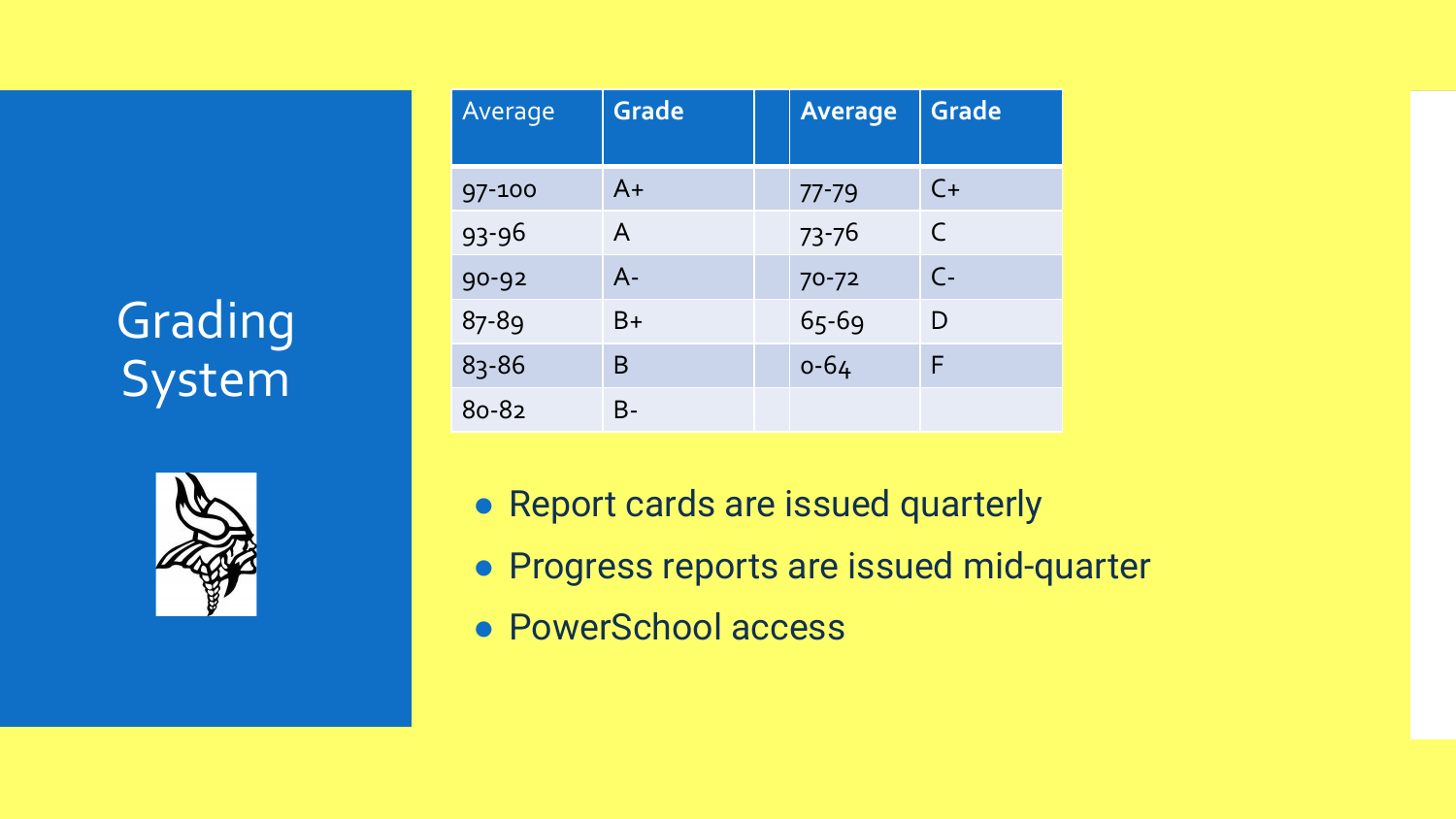## PowerSchool



- Students and parents are able to check grades at any time.
- Parent and student usernames and passwords were mailed home.
- If you cannot access your student's account please call the main office.
- Power school is accessible 24 hours a day/7 days a week.
- Grades are updated weekly.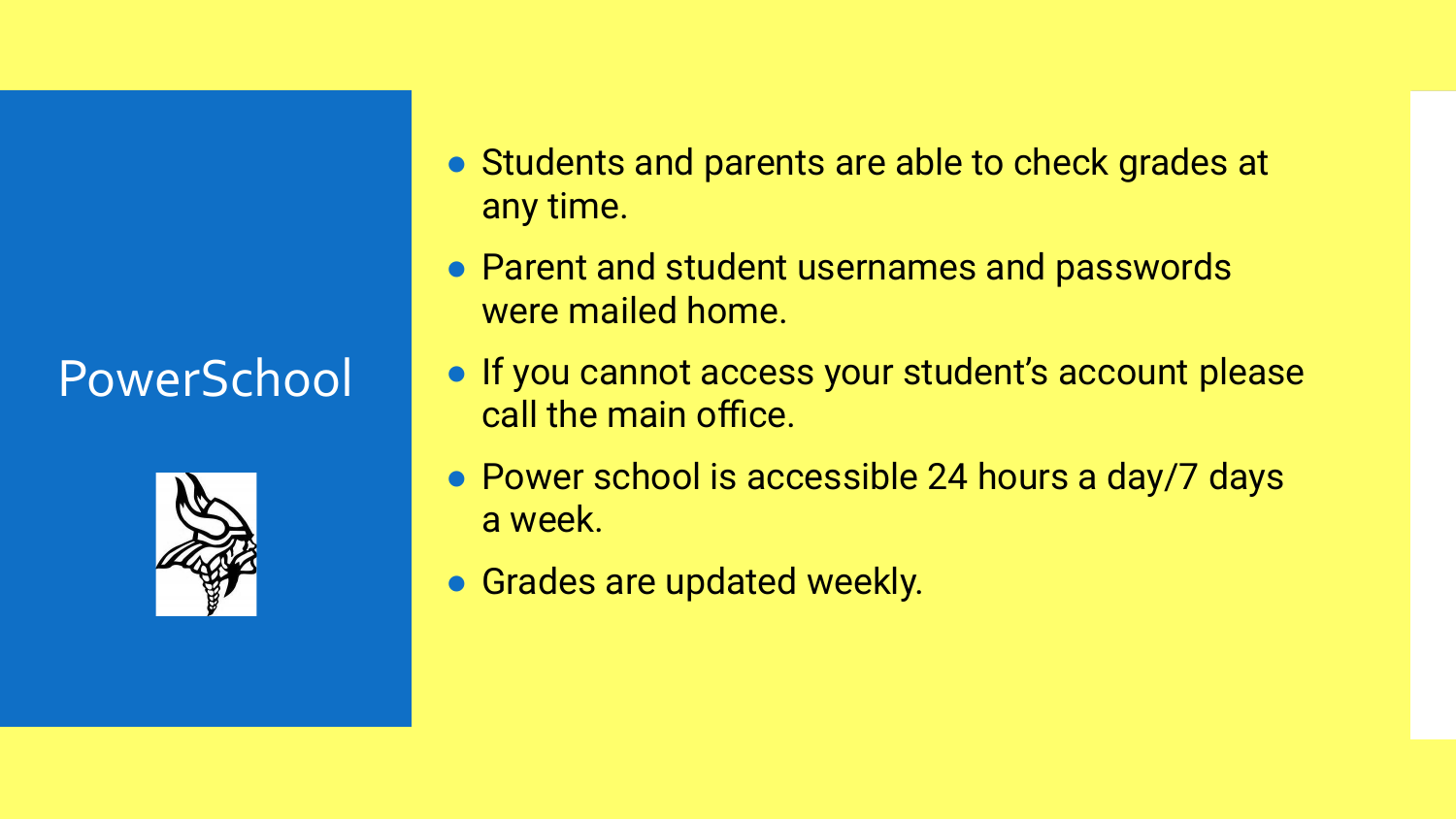Clubs at WMS



### **Thursdays 2:15 - 3:00**

● Art

● Band

● Chorus

● Drama · Global Aacton  $\bullet$  Honor Section Ty Anis Lu Council **Antramurals** 

- Safe School Alliance
- Science Club

● Yearbook

 $\mathcal{F}$  must pick your child up at school by 3:00 P.M.. Please be sure to make arrangements ahead of time if e Art<br>
Band<br>
Chorus<br>
Chorus<br>
Drama<br>
Clobal<br>
Sorry - no clubs or after-school activity.<br>
Please be sure to make arrangements ahead of time.<br>
Sorry - no clubs or after-school activity.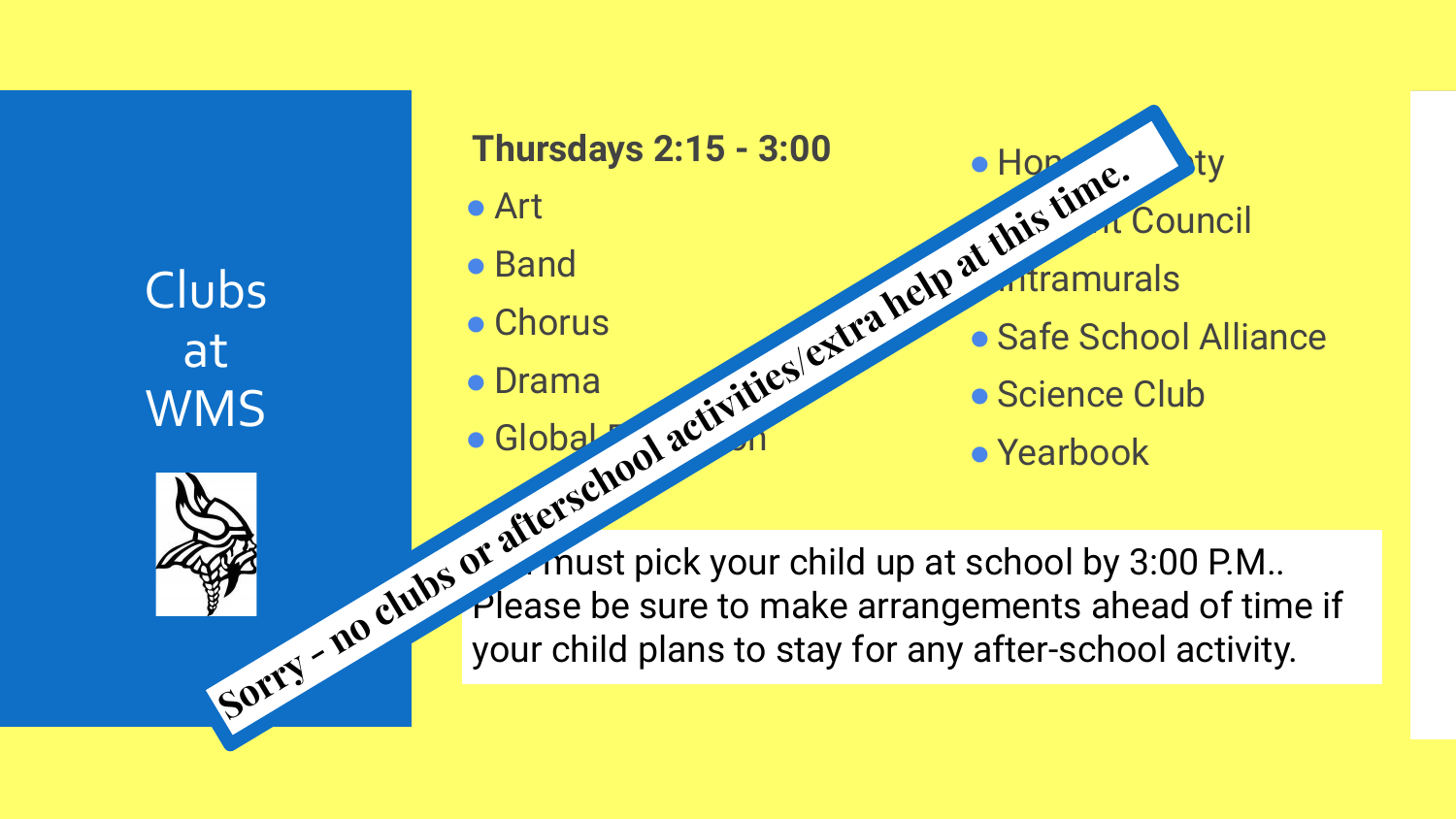And…



● Lockers.....Practice, practice, practice!

- Backpacks and cellphones are not allowed during the school day. They should remain in lockers.
- No drinks from outside school are allowed unless it is water.
- Chromebooks will be assigned to individual students and will be taken home each night to finish homework and to charge.
- Student emails are set-up
	- Student 's first initial and last name and year of graduation @wareham.k12.ma.us
	- Passwords are student's birthday with double digits for month and day and full year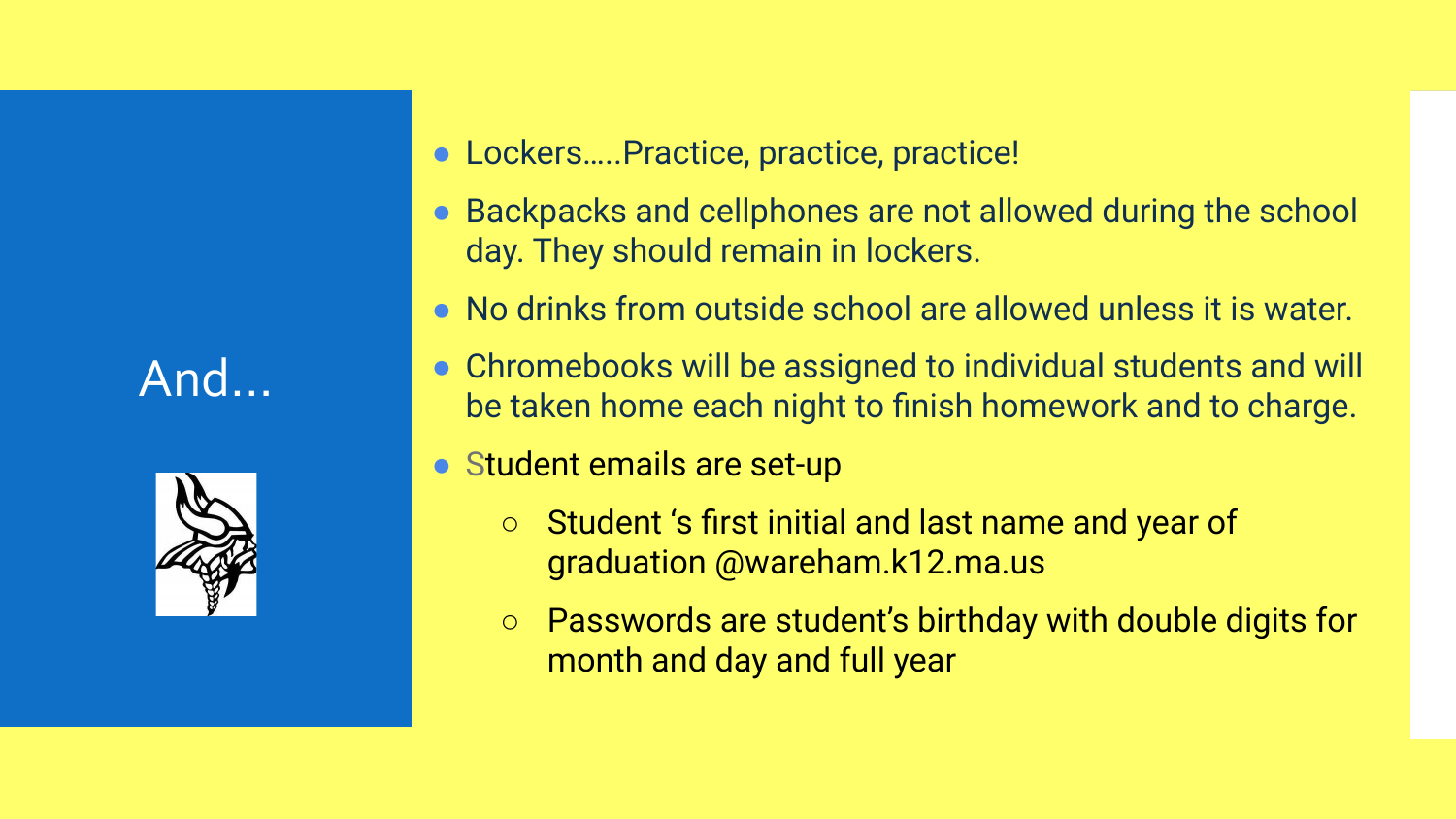## Any Issues



- Email or call teacher
- Email or call guidance counselor,
	- Mrs. Gorman gr 6 Blue
	- Mrs. Hokanson gr 6 Yellow and gr 7
- Email or call assistant principal, Mr. LeFavor
- Email resource officer, Officer Baptiste
- Please discuss with us before you discuss on social media
- We are here to support students and their families!